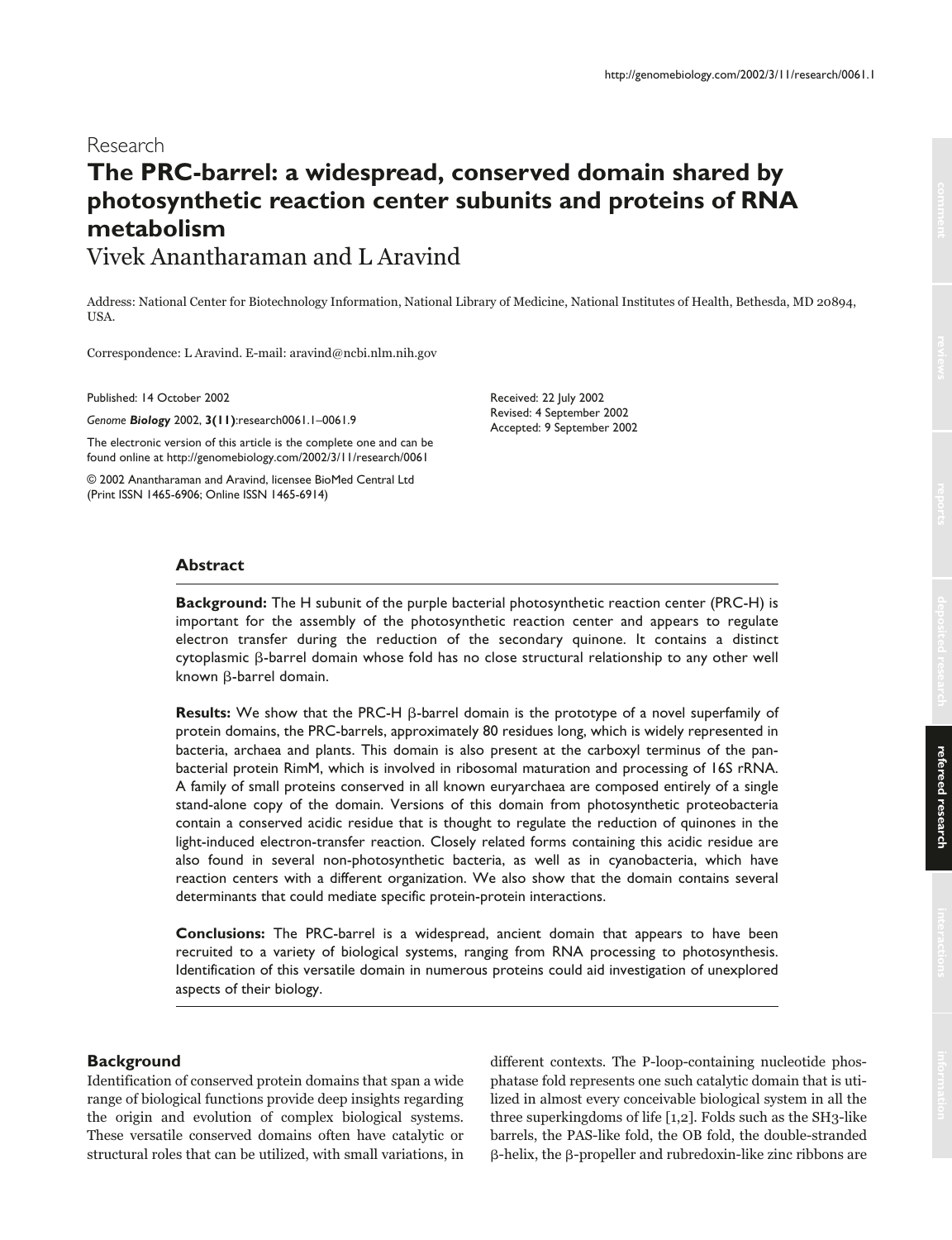predominantly non-catalytic domains that are widely represented in multiple functional contexts, with roles such as small-molecule binding, nucleic-acid binding and interaction with other proteins [3-5] (see also the SCOP [6] and CATH [7] databases). Versatile globular domains appear to have emerged fairly early in evolution in various fold classes, such as the  $\alpha/\beta$  or  $\alpha+\beta$  mixed folds, or the all- $\alpha$  and all- $\beta$ folds [5,8]. Comparative genomics and evolutionary studies indicate that many of these versatile folds probably emerged in contexts related to RNA binding in the ancient translation system and were subsequently re-utilized in other biological systems [9,10].

Of particular interest in this context are the small all- $\beta$  folds that assume conformations such as barrels or  $\beta$ -helices [3,4]. These structures have considerable potential for functional versatility, because they are able either to accommodate small molecules within cavities formed by the curved -sheets or to interact with various larger molecules, especially nucleic acids or proteins, via the external surfaces of the sheets. A few ancient and widespread  $\beta$ -rich folds such as the SH3-like barrel and the OB fold appear to have colonized multiple functional niches early in evolution, although their earliest versions may have had roles related to RNA metabolism [9,11-13]. We were interested in identifying other such functionally versatile  $\beta$ -rich folds that could be traced back to the early stages of life's evolution. The availability of extensive genome sequence data and advances in structure determination over recent years allow the successful application of comparative genomics, sequence and structure comparisons to identify any such folds that may be somewhat less widely represented than the OB or SH3-like folds.

Here, we identify one such  $\beta$ -barrel fold typified by the globular domain of the H subunit of the photosynthetic reaction center (PRC-H) from purple proteobacteria such as Rhodopseudomonas viridis [14,15]. The purple bacterial photosynthetic reaction center consists of three primary subunits, of which PRC-L and PRC-M primarily bind the pigments involved in photochemistry, whereas PRC-H appears to be a key regulator of electron transfer between the quinones in photosynthetic reaction centers [16]. So far, homologs of the H subunit have only been found in photosynthetic proteobacteria [17-19] and the carboxy-terminal globular domain of PRC-H shows a distinct  $\beta$ -barrel fold that is structurally unrelated to other characterized -barrels. This raises the important question of the evolutionary provenance of this unique domain. Here we use sequence-profile analysis and comparative genomics to show that the  $\beta$ -barrel domain of PRC-H defines a novel, widespread superfamily of  $\beta$ -barrel domains that is represented in several bacterial, plant and archaeal genomes. We also show that this  $\beta$ -barrel domain is found in the conserved protein RimM, which is involved in RNA processing and ribosomal assembly in the course of translation. Thus we

provide evidence for an unexpected evolutionary connection between RNA metabolism, translation and the redox reactions in photosynthesis in the form of a shared functionally versatile  $\beta$ -barrel domain.

### **Results and discussion Identification of the PRC-barrel domain**

The PRC-H subunit is a membrane-spanning protein with a single amino-terminal transmembrane helix [14,15]. Its crystal structure reveals a cytoplasmic region comprising a largely non-globular segment followed by a  $\beta$ -barrel-like structure. The entire cytoplasmic region has been classified as a novel  $\beta$ -rich fold with no relatives in the SCOP database [6]. However, we observed that the most carboxy-terminal part of the cytoplasmic region forms a distinct folding unit in the form of a six-stranded  $\beta$ -barrel that could define a novel evolutionarily conserved domain (Figure 1). A DALI search



#### **Figure 1**

A ribbon representation of the H (gold) and the M (gray) subunits of the photosynthetic reaction complex (PDB 1eys). The PRC-barrel is colored purple to highlight it. The two acidic residues projecting in the direction of the membrane, including the glutamate (E) involved in regulation of quinone reduction, are shown in space-filling representation. The peptide from the amino-terminal tail of the M subunit that interacts with a cleft in the PRC-barrel (PCR-M peptide) is also shown in space-filling representation.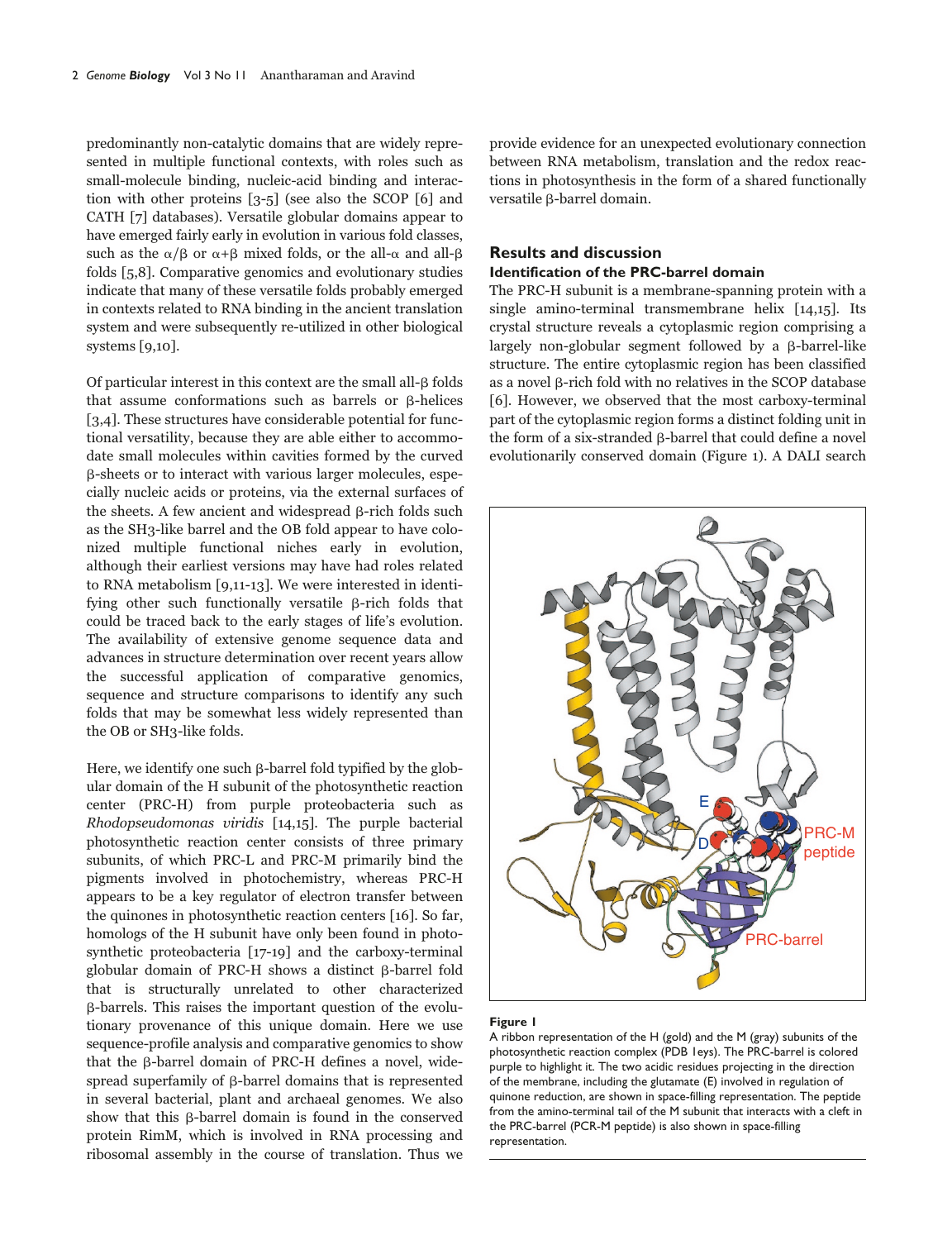[20] of the PDB database with this  $\beta$ -barrel revealed no specific structural relationships with other folds such as the OB fold or the SH3-like barrel beyond the presence of curved  $\beta$ sheets, suggesting that it represents a domain with a distinct fold (Figure 2).

To further investigate its evolutionary relationships, we used the sequence of this  $\beta$ -barrel unit from the PRC-H protein (gi: 132177, residues 151-257) of Rhodopseudomonas viridis in a PSI-BLAST [21] search of the non-redundant (NR) database at the National Center for Biotechnology Information (NCBI). This search (expect value (e) threshold for inclusion in profile = 0.01) recovered, in addition to the orthologs of the PRC-H proteins from other purple proteobacteria, several uncharacterized proteins from the cyanobacterium Anabaena (for example, all $5315$  and alr $5332$ , iteration 2, e =  $10^{-6}$ -10<sup>-4</sup>), non-photosynthetic  $\alpha$ -proteobacteria such as Mesorhizobium, Sinorhizobium, Brucella and Caulobacter (for example, SMc $00885$ , iteration 4, e =  $10^{-4}$  or CAC1676, iteration  $5$ ,  $e = 10^{-6}$ ), several other assorted bacteria like Deinococcus, Bacillus and Streptomyces (for example, YlmC iteration 4,  $e = 10^{-5}$  and several archaea with completely sequenced genomes. Interestingly, in addition to these proteins, this search also recovered the ribosome-associated RimM protein from bacteria (for example, RimM, Deinococcus radiodurans, iteration 6,  $e = 10^{-4}$ ). To establish the validity of these relationships we collected all the true positives detected in this search and clustered them on the basis of similarity, obtained diverse representatives belonging to each cluster, and seeded PSI-BLAST searches with each of them. The majority of these searches recovered approximately the same set of proteins with statistically significant e-values. For example a search started with the archaeal protein Ta0943 (gi: 10640258, whole length) recovers RimM (from *Vibrio cholerae*, iteration 4,  $e = 10^{-4}$ ), and the PRC-H protein (*R. viridis*, iteration 8,  $e = 10^{-3}$ ). Although some of these searches converged prematurely, they consistently recovered true positives detected in the other searches



#### **Figure 2**

A comparison of the PRC-barrel with the analogous  $\beta$ -barrels, namely the SH3-like barrel and the OB fold. (a) The representative of the SH3-like barrel is the dihydrofolate reductase subunit (PDB 1vie) and **(b)** the representative of the OB fold is the cold-shock protein S1-like RNA-binding domain (PDB 1mjc). Note the difference in packing of the last strand of the OB fold with respect to the first strand in the SH3-like barrel and **(c)** the PRC-barrel. In the case of the OB fold, note the difference in orientation of the second strand with respect to the first as compared to the other two  $\beta$ -barrels.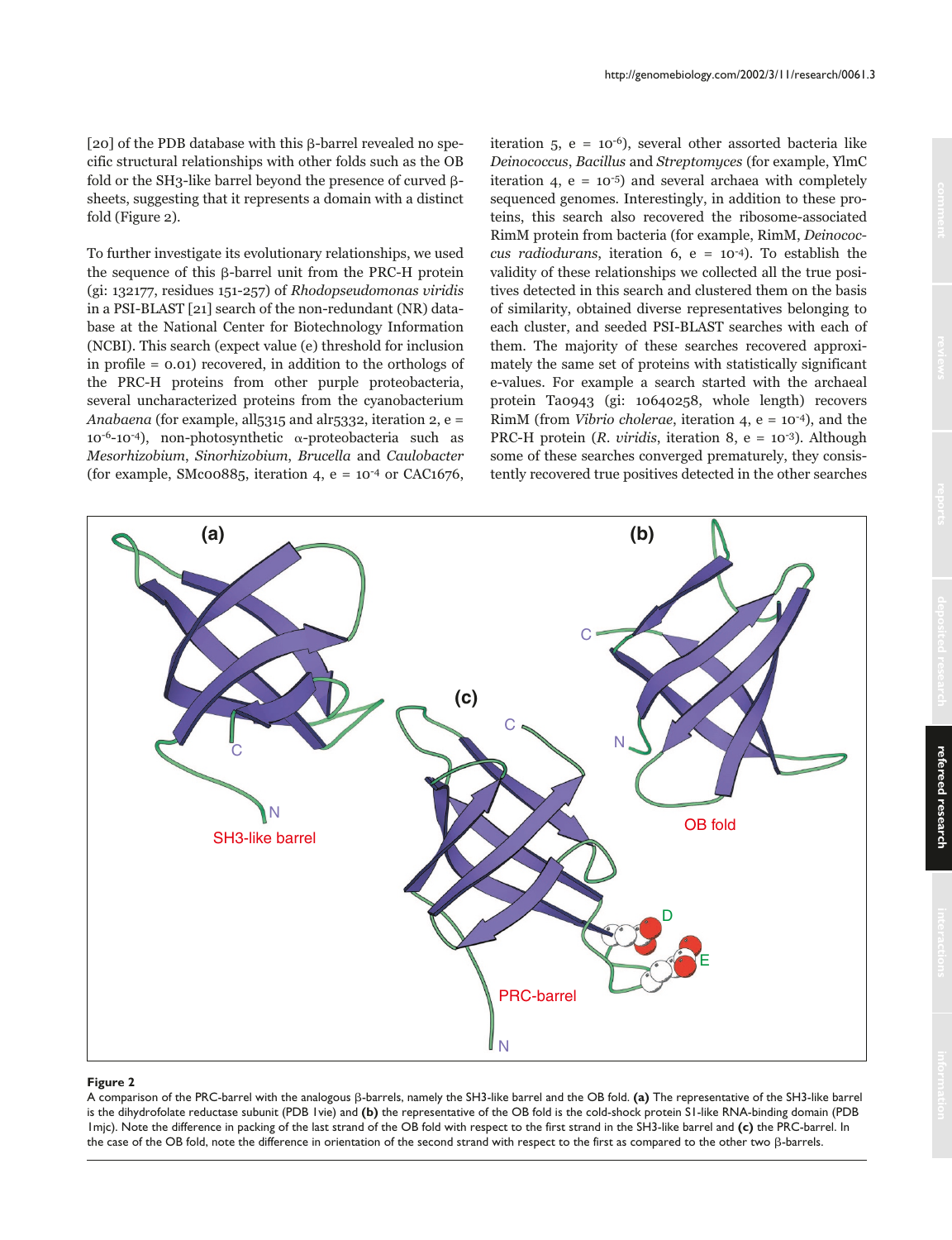with at least borderline statistical significance (e approximately 0.05-0.01).

We prepared separate multiple sequence alignments of this region for all the major, distinct clusters of the proteins detected in the above searches and predicted secondary structure for each of them. The predicted secondary structure [22] corresponded perfectly with that of the barrel domain of the classic PRC-H proteins. Furthermore, the smallest proteins with this region were detected in the Euryarchaea (for example, Ta0943) and their length of approximately 80 residues exactly corresponded to that of the -barrel that forms a distinct folding unit seen in the PRC-H subunit. Consistent with this, several proteins, such as mll3685 from Mesorhizobium loti, have duplications or triplications of this region, which indicate that the boundaries of each repeat correspond perfectly to the  $\beta$ -barrel unit of PRC-H. These observations suggest that this region indeed defines a novel evolutionarily mobile domain of approximately 80 residues (Figure 3). We named it the PRC-barrel after the photosynthetic reaction center subunit H, in which it was first observed.

Most of the sequence conservation in the PRC-barrel is centered on the hydrophobic residues that stabilize the six strands of the domain. Additionally, there is a nearly invariant glycine (Figure 3) that corresponds to the beginning of strand 2 and is likely to stabilize the first  $\beta$ -hairpin in the structure. Beyond the conserved core, there is considerable variability in the residues in the loops, and these are likely to impart the specificity required for the diverse interactions of this superfamily.

### **Potential biological functions of the PRC-barrels**

The experimentally characterized PRC-barrel-containing proteins possess diverse biological functions: the PRC-H subunits themselves are involved in photosynthesis in the purple bacteria [14], whereas RimM is a protein that associates with the 30S ribosomal subunit and is required for

efficient translation and processing of 16S RNA [23-25]. Gene-disruption studies in Rhodobacter capsulatus indicate that loss of the PRC-H subunit results in disruption of the reaction center and the light-harvesting complex-1 and loss of photosynthetic growth [26,27]. Biochemical studies have pointed out that the PRC-barrel of the purple bacterial PRC-H lies on the cytosolic face of the reaction center and directly affects the redox processes during the photosynthetic reaction [16,28]. On photoactivation there is an electron-transfer chain from the primary donor - the bacteriochlorophyll molecules - to the primary quinone, and then to the secondary quinone. A glutamate residue (E173 in R. viridis PRC-H) located in the loop between strand 2 and 3 of the PRC domain is in the vicinity of the secondary quinone of the reaction center. The site-directed mutagenesis of this glutamate severely retards the first and second electron transfers from the primary quinone that successively reduce the secondary quinone to semi-quinone and quinol [16]. The crystal structure of the reaction center reveals that this acidic residue of the PRC-barrel is situated close to other acidic residues from the PRC-L subunit, which interact with the quinone [16]. Thus, the acidic residue in the loop between the PRC could act as a regulator of the electrostatic state of the reaction complex to potentiate electron transfer. The multiple alignment (Figure 3) of the PRC-barrel reveals that this glutamate, or an equivalent acidic residue, is conserved in the majority of PRC-barrels that are most closely related to the PRC-H version. In addition to the purple bacteria, such versions are seen in the cyanobacteria, α-proteobacteria such as rhizobia, Agrobacterium tumefaciens and Brucella melitensis, and Deinococcus radiodurans (Figure 3). In the case of the cyanobacteria, it is possible that some of the PRC-H-like proteins that contain an equivalent acidic residue might associate with their very distinct photosynthetic reaction centers [29-31], by analogy with their purple bacterial counterparts. One of these proteins from Anabaena cylindrica is exclusively expressed in the spore-like akinetes [32], though its actual function remains unknown. The extensive spread of this

**Figure 3** *(see figure on the next page)*

A multiple alignment of the PRC-barrel was constructed using T-Coffee [38] and realigning the sequences by parsing high-scoring pairs from PSI-BLAST search results. The secondary structure assigned by PHD [22] is shown above the alignment, with E representing a ß-strand, and H an  $\alpha$ -helix. The 85% consensus shown below the alignment was derived using the following amino-acid classes: hydrophobic (h, ALICVMYFW, yellow shading); the aliphatic subset of the hydrophobic class (l, ALIVMC, yellow shading); small (s, ACDGNPSTV, green) and polar (p, CDEHKNQRST, blue). A 'G' denotes the conserved G of the tiny subset of the small class. Columns of residues that are peculiar to a particular category of PRC-barrels (see text) are colored red. The limits of the domains are indicated by the residue positions on each side. The numbers within the alignment are non-conserved inserts that have not been shown. The different families are shown on the right. The sequences are denoted by their gene name followed by the species abbreviation and GenBank identifier (gi). The species abbreviations are: Archaea: Af, *Archaeoglobus fulgidus*; Hsp, *Halobacterium* sp. NRC-1; Mac, *Methanosarcina acetivorans*; Mta, *Methanobacterium thermoautotrophicum*; Mj, *Methanococcus jannaschii*; Ph, *Pyrococcus horikoshii*; Tac, *Thermoplasma acidophilum*; Bacteria: Atu, *Agrobacterium tumefaciens*; Aae, *Aquifex aeolicus*; Ana, *Anabaena* sp.; Bs, *Bacillus subtilis*; Bb, *Borrelia burgdorferi*; Bmel, *Brucella melitensis*; Cac, *Clostridium acetobutylicum*; Ccr, *Caulobacter crescentus*; Cj, *Campylobacter jejuni*; Des, *Desulfitobacterium hafniense*; Drad, *Deinococcus radiodurans*; Ec, *Escherichia coli*; Hi, *Haemophilus influenzae*; Hp, *Helicobacter pylori*; Mlo, *Mesorhizobium loti*; Mtu, *Mycobacterium tuberculosis*; Nm, *Neisseria meningitidis*; Pae, *Pseudomonas aeruginosa*; Pmar, *Prochlorococcus marinus*; Rcap, *Rhodobacter capsulatus*; Rp, *Rickettsia prowazekii*; Rsp, *Rhodobacter sphaeroides*; Rvi, *Rhodopseudomonas viridis*; Sli, *Streptomyces lividans*; Sme, *Sinorhizobium meliloti*; Scoe, *Streptomyces coelicolor* A3; Syco, *Synechococcus* sp.; Ssp, *Synechocystis* sp.; Tm, *Thermotoga maritima*; Tp, *Treponema pallidum*; Ter, *Trichodesmium erythraeum*; Tsyn, *Thermosynechococcus elongatus*; Ttep, *Thermochromatium tepidum*; Xf, *Xylella fastidiosa*; Plants: At, *Arabidopsis thaliana*.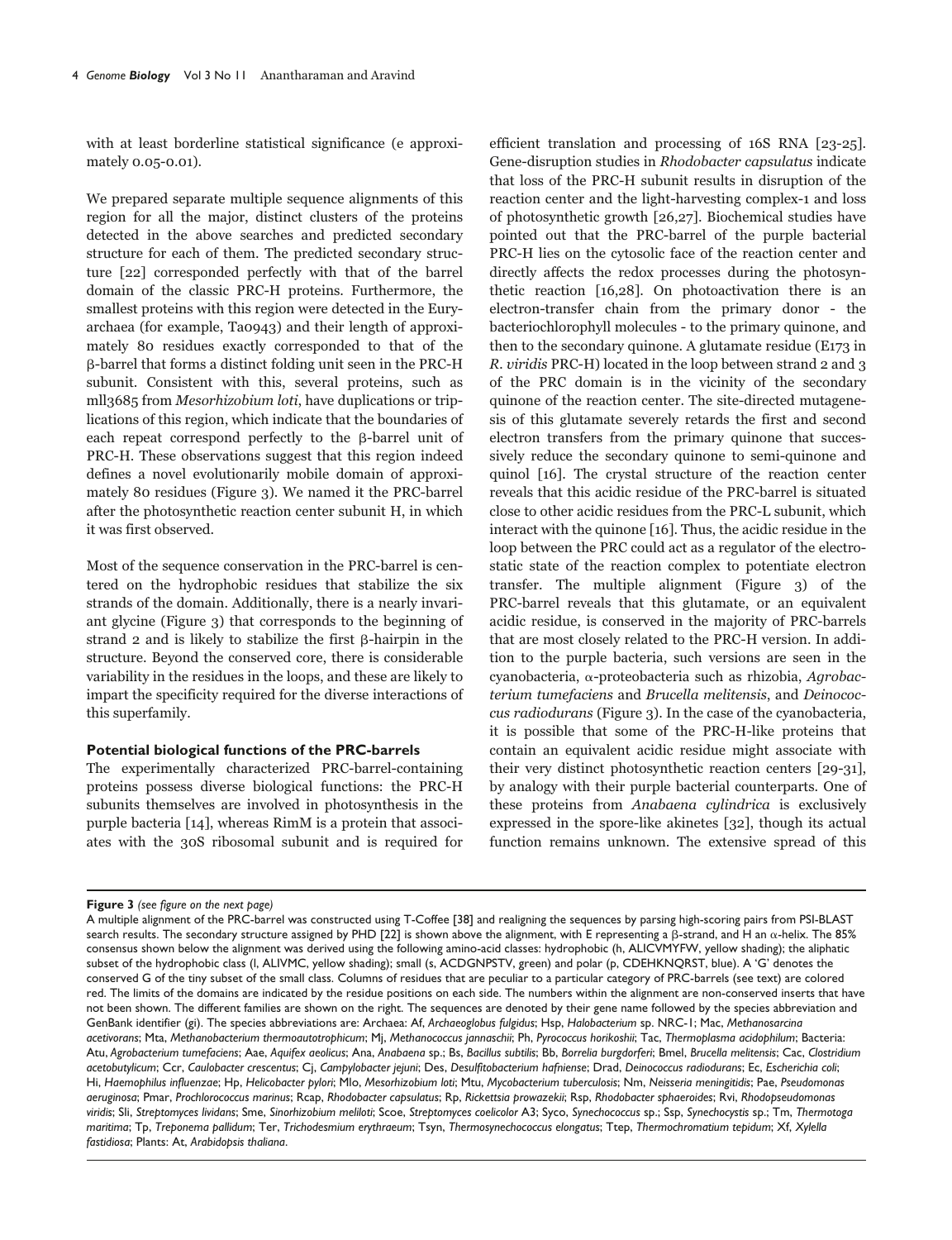Secondary Structure ...EEEEEEEEEEEEE.......EEEEEEEEEEE......EEEEEEE....... ...EEEEE........EEE.........EEEEE. prcH\_Rvi\_13096660 143 FSIAEGDVDPRGLPVVAA---DGVEAGTVTDLWVDRSE-HYFRYLELSVAG---- SARTALIPLGF----CDVKKD------KIVVTSILSEQ 222 \ puhA\_Ttep\_12084456 142 FSIAEGDPDPRGMTVVGL---DGEVAGTVSDVWVDRSE-PQIRYLEVEVAA---- NKKKVLLPIGFS---RFDKKARKVKVDAIKAAHFANVP 228 | puhA\_Rsp\_2624659 140 FHVSAGK-NPIGLPVRGC---DLEIAGKVVDIWVDIPE-QMARFLEVELKD---- -GSTRLLPMQM----VKVQSNR-VHVNALSSDLFAGIP 222 | rceh\_Rcap\_132175 142 MKVSAGR-DPRGMPVQAG---DTEVVGKIVDMWVDIPE-QLVRYLEVELNS---- -GKKKLLPMTM----LKIWSDR-VRVNAITSDLFDTIP 224 | all4050\_Ana\_17231542 26 YQDSFQGNDIKGLGVYTER--SDEKIGTVNDVLVDD-E-GHFRYLIVDL-GFWI- FGKKVLLPVGRS---RIDYGAG-----RVYAIGMTRDQ 109 | all4051\_Ana\_17231543 13 YRETFGGDDVKALELYTQ---SGVRVGAIADVLVDN-E-GRFRYLVIDTHIDDS- ISKKILLPIGLS---QINYPER-----RVYVDGLSKEQ 96 | alr5332\_Ana\_17232824 14 INEIFGGNDIKDFDVYA----DNDKIGNVDNILVDEDD-GHFRYFIIDT-GFWV- FGKKVLLPIGLA---RLNYENK-----RLLVPGLTKEQ 96 | all5315\_Ana\_17232807 14 RDTEFDNYNIKDFDVYSDI--DNDKVGTVKHILVDD-S-GRFRYLVVDT-GFWF- FGRQVLLPIGRS---RFNYTNR-----RVYANGLTKEQ 97 | mlr9657\_Mlo\_13488501\_A 124 APNGSLVSKIIGATVYNGTDANAQTIGKVNDVLLAK-D-GKAQSLIIGVGGFLGI GEKNVAFDFNKA---QWAEKDGK----RWLVIKTTKED 212 | mlr9657\_Mlo\_13488501\_B 253 PIDKIRAEDLVGTTVYGA---NDAKVGKIGDVVLTG-D-KKVDAVLIDVGGFLGI GAKEVAVGMDNL---KFMTDKSGN---KYLYTNFTKEQ 339 | mll3685\_Mlo\_13473176\_A 46 RAEGNIVTNIIGESVYNGTGDDAENIGKVSDVVFDK-D-GMAKSVVIGVGGFLGV GTKNVAFDYDKL---QWAEKNGD----RWLVAQTTKDE 134 | mll3685\_Mlo\_13473176\_B 178 RADGNLATNIIGKTVYNGTGDDAQNIGSVNDIVLSK-E-GKAESLVIGVGGFLGL GAKNVTYDFNKA---QWAEKNGD----RWLVAQTTKEA 266 | mll3685\_Mlo\_13473176\_C 331 PVGEIKASDLKGTTVYGA---NDAKVGEIGDVVLTP-D-KKTDAVIVNVGGFLGI GTKEVAVGLDNL---KFMTDKNGK---KYLYTTFTKEQ 417 | mll8059\_Mlo\_13476673 151 LGPGLRVDEIVGSEVRSS---DDKIVGEVRNVVIGT-K-DRWDYAVVASGGFFIA GKDSIVVPLRY----LQVNEERT----SFYLRISS-AD 234 | BMEI0367\_Bmel\_17982267 5 ANEGLSAEKLIGAMVYDA---DETKIGTIGDVLMSA-D-GQTEAFVADVGGFLGI NSKPVAISIANL---DVATGKDGK---LSVFTQFTKKD 91 | BMEI0366\_Bmel\_17982266 46 SPGQLLTSDFIGQPVYNGPSDDADNIGTVNDIILGA-D-GTPQAIVIGVGGFLGV GEKDVAIGCNHF---SWVDKSGGT---RWLMVDADKEQ 135 | SMc00885\_Sme\_15073752 84 AENQVSANTYIGQSVYNA---SDESIGEINDLIIEK-E-GGIAAAVVGVGGFLGI GEKNVAVPFDKIA--VADQPDSDDI--KLTTTETA-DS 171 | SMa0541\_Sme\_14523364 56\_KPTDVLSYN<mark>L</mark>INLNVTNT---ANES<mark>IGEIKDL</mark>VLS--E-GQLAGY<mark>I</mark>LSVGGVLGM GERYVVVSPKAL---KITYVENDK-KWT<mark>AVM</mark>DATK-DQ\_142 |<br>AGR L\_1375 Atu 15890813 74\_GENQVSANDYIGKS<mark>VY</mark>TG---ADES<mark>IGNVTNL</mark>IMEQ-D-GGLVAAVIGVG AGR C 3639 Attu 15889293 312 20 ATTUTASO DEMOTIVA----QUENTEEINIDLO-GRUGYALGYGGTLGI DISTRIPHOS-----LOUENVEL----AFLADIPREIL 33<br>
MAO627 Mac\_19914425 A 3 NDPLESANTIKUDRUVNR----AGEDICRIEEINIDLO-GRUGYALGYGGTLGI SDKFFAIPHOA-----L Tery\_p\_2245\_Ter\_23041561\_A 3 SEKNRQRSE<mark>L</mark>LGTQ<mark>II</mark>TRD--KGKRL<mark>GVVSQL</mark>WDV-D-KREVVA<mark>I</mark>GLRDNIL-- --AVAG<mark>I</mark>PKFM----FLKDVCEIG---DVILVDDEEVI 80 |<br>Tery p\_2245 Ter\_23041561\_B 83 DIDTEAYSG<mark>L</mark>INSE<mark>VL</mark>TE---NGDFLGRVRDFKCDV-RDGKVLSL<mark>I</mark> Pmar\_p\_57\_Pmar\_23121939\_A 18 SERLWLRSELMGTQVITTD--TGRRLGVVGEVVVDI-D-RREVVALGLRDNPLTR --FLPGLPKWM----PLESIKQVG---DVILVDSLDSL 97 |Plant-PMARPARPLANG HARPARA PRAFILIS<br>100 GFSPERYGKVINCQVITE---SGQLLG<br>3 IDNIRLRNEFINTEVITRS--SGKKLG<br>82 LUEVDLYSP<mark>L</mark>VNSEVVTE---TGEPLG slr1220\_Ssp\_1652582\_A 3 IDNIRLRNEFINTEVITRS--SGKKLGVVKEVLVDV-D-QREIVALGLRDNFL-- --SLTGMPQYLY---LNSIVQTGD---VVLVENDDVFE 81 |bacterial slr1220\_Ssp\_1652582\_B 82 LVEVDLYSPLVNSEVVTE---TGEPLGRVRDFQFDL-ATGKVSSIIIASLGLP-- QIPDQLISTYELSI-DEVVSSGPN---RLIVFEGAEER 169 |group tll0853\_Tsyn\_22298396\_A 31 STQLLQRADLIGTQVITRD--TGRKLGVINQVWVDT-D-QRQVVALGVRNTLF-- ----TGEQRYI----LLDSIRQIG---DVILVEHDDDV 106 | tll0853\_Tsyn\_22298396\_B 109 ALNTYNYSTLIDSEIVTE---TGELLGKVRGFKFDP-DTGDITDLILASIGLP-- WIPAQLISTYELPI-EEIVSTGPD---RIIVFEGAETR 191 | At2g38570\_At\_15224902\_A 114 FKQSTTRSNLVAKQVVSIQ--SALSLGFISQLWVDT--TSWLVLVVDVKPS---- LLSGESERFL-----LTDIVRV-----LLCLVSATLKV 193 | At2g38570\_At\_15224902\_B 196 TYILVYIKISVGYRVVTP---GGRNIGKVSTYRLDV-ED---IIEVL--------- --QDIVVVQ------EDAASRKQ----RLTKGLWDAQF 266 | Tery\_p\_1588\_Ter\_23040898\_A 4 IPEVIKHSQLLKRLVLDIE--TVEDQGCIEELCLNI--QSHQVIGFICKSGFF-- ---GRQKKYF-----TWKQVETIGV--DATLVNGKSQP 80 | Tery\_p\_1588\_Ter\_23040898\_B 83 LENYNNIIHIIGNEVWTD---TGEKVGFIVEYLLNI-KTGEIVNYLFKYNGL--- -QGALNSIYLLNP--EAISSVGNK---RVIVVNNYLDN 162 | orf288\_Syco\_974616\_A 4 QPEELTLSDLLNRQVLDRQ--TTDEHGRIDRVWMHP--PAHRVLGFLCKQGLI-- ---RGEFSAF-----RLDQLHALGD--DSVVLEAAPQP 80 | orf288\_Syco\_974616\_B 83 PEKVDRLESLLQHEVWTD---AGLHVGKIVDCRFDR-QTGYISAYLVSPHGW--- -RGVAGMLWDLDP--QLVLSYGQA---RVLVAELDPET 162 / yrrD\_Bs\_2635192\_A 18 DHTLRTCHEVEGFPVYSER--TSSYLGTISDICFSL--KGDCLGFILAQKRFL--- HHHHALLRACDI---SSIFDD------RILASVSSEQL 95 \ yrrD\_Bs\_2635192\_B 99 PKSCFTYEQMKMKLVKSQ---EGDILGMLEDVYFCL--DRGIIVAYELSDGFFSD 1 AGSKRQIQRADSL--VEVRKD------EIVLNG----- 174 | Desu\_p\_7167\_Des\_23121582\_A 10 VLRLKPSKEFLSLPIVSLS--EGQHIGYVKSLVIDA--QAKALAALVIDPKGF-- ----FRDQRII----PYAKVVSVGA--DAITIDKGAYV 86 | Desu\_p\_7167\_Des\_23121582\_B 96 LSLIKEKLTIIGTRVITQ---SGKTLGVVEEYYVDP-DTGKITQMEISGGKI--- --EGFFSGKAILEA-DYVVTIGQD---VIVAQKGCETS 175 |YrdD-DR0894\_Drad\_6458620\_A 1 ---MIKGKELLGRPVVAVS--NGAQVDNVHDVVFDH--QGNRVLALLVEEGGW-- ---LRAAKAV-----PFGRVQSIGE--KAVMIATPEDV 74 |like DR0894\_Drad\_6458620\_B 84 KEALAGKTNLIGMTLLTT---DGQTLGKITDVYFDE--RSGQVEGYEASGGLFAD 1 TNGRTFIPAPQ----SIQIGKDSA---IVPAGVAA-AM 169 |group CAC1676\_Cac\_15894953\_A 1 ---MIRSREFIGADVYST---KGEKIGAVDDVILNF--SSGFVLGFKINKGKV-- FNKHCCISVKN----MVSFTS------KMIVNYVPYKG 73 | CAC1676\_Cac\_15894953\_B 72 KGSFIRFNSIKNMDVINY---DGTILGMVEEIMFDE--KTFKIKGIIVSRGFFAN 2 SGKKIILEGN-----YMLGKK------NLFCFSNDKNL 155 | SC5H1.16\_Scoe\_7479623\_A 1 MDELMAARSLTTRPVVTL---GGDAVAHVKDTVCDA--AAERITGFTLTGRGLLS GPLKEGLPWSA----VYALGH------DAVMIRDRRGL 83 | SC5H1.16\_Scoe\_7479623\_B 86 AHQQNLRARLRGARVLTE---AGTEIGTVLDVVVEGG-TGGRVVGFRVAASRRFV 5 HRRRVYVPRGR----TLTVSG------RALVLPDGAVR 174 / **AFO359 Af 2650274** 1 --MYVPARS<mark>L</mark>ARKSVVLT---DGTVV<mark>GTLYNIT</mark>VDF--KTGTIVNLLVKPENEIP 4 EEGLYITPFEC----VRSLKD------FIVVDRRRVR- 79 \<br>AFIS3<u>7 Af 2</u>649046 1 MGMIGEITTFGMRVFD--EGRYVGRVEDVILDQ--NTKSIRGLAISDYNKAL 3 HAKGVITPYRV----VK MTHI151 MH. 2621906<br>
MTHI151 MH. 2621905<br>
MTHI151 MH. 2622257 8 KGEEKYMSETAGYQVATN---NARITGELEELIIND--KTGKITINGVKOLENN 8 KGDYLLVPCK----VENVGE------VTLIAE----- 88<br>
MTHI1551 MH. 2622257 8 KGEEKYMSETAGYQVATN---NARITGELEELIIND BMEIO148\_Bmel\_17982028 95\_DEDEFFOTDLIGLEAVDG---DGKSYGVVSAIFDF---GGGDLIELSEK------ GKRPMLIPFTEA---AVPEIDFD--KGIIKVEPHAAGL\_175 |<br>CAC1757\_Cac\_15895034 89\_KEGOYFIKDIIGCNVFDE---NDKDLGEVYDVIST---KNNDVYCIRKE------ GOO THR (-5) 6968169<br>
PR2010 Drad 6459796 94 KNDEFFYFDLEGCEVF2----GOSENLOVYDLET---GASIDLLVVDYGGGT--- SFVPLQAPY------VKNIDIE----RASLEVTARIA 179 |<br>
PR2010 Drad 6459796 93 EEGDYYNKDLNGCQWYT----EGYDLGKVVDNHET---GASIDLLVVDYGGGT--- TP0907\_Tp\_3323220 100 SAGEFYLADLCRCELVF----EGSAVGVVLSVVEG---GGSSLLEVQRT------ HGGVCYVPFHRT---FIGDVDVG--RKKIELLQRWILE 174 | XF0108\_Xfa\_9104888 97 HPDEYYWVDLEGLQVHTL---EGVVLGSVSHLFSN---GANDVIVIH-------- GERERLIPFVQPD--YVKSVDFE--AERIVVDWDPEF- 170 | BAB10810\_At\_10177579 176 DEGEFYSRDLVGMRVLLKE--TGQLVGTVANIFDN---GGNDLLHVLLDSSMEVC 5 TNQLVWIPFVDA---IVPDVDLE--RKEMYITPPKGLL 268 / consensus/85% ........ph.s..lhs....ps..lG.l.pl.............h......... ......lsh...........p.......h.h.......

|                                                                                     | $\ldots$ EEEEE $\ldots \ldots \ldots$ EEE $\ldots \ldots \ldots$ EEEEE.                                                                                                                                                                         |          |                   |
|-------------------------------------------------------------------------------------|-------------------------------------------------------------------------------------------------------------------------------------------------------------------------------------------------------------------------------------------------|----------|-------------------|
|                                                                                     | SARTAL <mark>IPL</mark> GF----CDVKKD------K <mark>IVV</mark> TSILSEQ 222                                                                                                                                                                        |          |                   |
|                                                                                     | NKKKVL <mark>LPI</mark> GFS---RFDKKARKVKVDA <mark>I</mark> K <mark>A</mark> AHFANVP 228                                                                                                                                                         |          |                   |
|                                                                                     | -GSTRL <mark>LPM</mark> OM----VKVOSNR-VHVNA <mark>L</mark> SSDLFAGIP 222<br>-GKKKL <mark>L</mark> PMTM----LKIWSDR-VRVNA <mark>I</mark> TSDLFDTIP 224                                                                                            |          |                   |
|                                                                                     | FGKKVL <mark>L</mark> P <mark>V</mark> GRS---RIDYGAG-----R <mark>VYA</mark> IGMTRDQ 109                                                                                                                                                         |          |                   |
|                                                                                     | ISKKIL <mark>LPI</mark> GLS---QINYPER-----R <mark>V</mark> YVDGLSKEQ                                                                                                                                                                            | 96       |                   |
|                                                                                     | FGKKVL <mark>LPI</mark> GLA---RLNYENK-----R <mark>L</mark> L <mark>V</mark> PGLTKEQ                                                                                                                                                             | 96       |                   |
|                                                                                     | FGRQVL <mark>L</mark> P <mark>I</mark> GRS---RFNYTNR-----R <mark>V</mark> Y <mark>A</mark> NGLTKEQ<br><b>GEKNVA<mark>F</mark>DF</b> NKA---QWAEKDGK----R <mark>W</mark> LVIKTTKED 212                                                            | 97       |                   |
|                                                                                     | <b>GAKEVA<mark>V</mark>GMDNL---KFMTDKSGN---K<mark>Y</mark>LY</b> TNFTKEQ 339                                                                                                                                                                    |          |                   |
|                                                                                     | <b>GTKNVA<mark>F</mark>D<mark>Y</mark>DKL---QWAEKNGD----R<mark>W</mark>LVAQTTKDE 134</b>                                                                                                                                                        |          |                   |
|                                                                                     | GAKNVT <mark>YDF</mark> NKA---QWAEKNGD----R <mark>WLV</mark> AQTTKEA 266                                                                                                                                                                        |          |                   |
|                                                                                     | <b>GTKEVA<mark>V</mark>GL</b> DNL---KFMTDKNGK---K <mark>Y</mark> LYTTFTKEQ 417                                                                                                                                                                  |          |                   |
|                                                                                     | GKDSIV <mark>VPL</mark> RY----LQVNEERT----S <mark>F</mark> Y <mark>L</mark> RISS-AD 234                                                                                                                                                         |          |                   |
|                                                                                     | <b>NSKPVA<mark>I</mark>S<mark>I</mark>ANL---DVATGKDGK---LSV<mark>F</mark>TQFTKKD</b>                                                                                                                                                            | 91       |                   |
|                                                                                     | <b>GEKDVA<mark>I</mark>G<mark>C</mark>NHF---SWVDKSGGT---R<mark>W</mark>LMVDADKEQ 135</b><br><b>GEKNVA<mark>V</mark>P<mark>F</mark>DKIA--VADQPDSDDI--K<mark>L</mark>TTTETA-DS 171</b>                                                            |          |                   |
|                                                                                     | GERYVV <mark>V</mark> SPKAL---KITYVENDK-KWT <mark>A</mark> VMDATK-DQ 142                                                                                                                                                                        |          |                   |
|                                                                                     | <b>GAKDVA<mark>V</mark>PMDK----VTMTRNTQ---DGTIRLTTTETA 159</b>                                                                                                                                                                                  |          | PRC               |
|                                                                                     | DKSYVV <mark>L</mark> DPAS----VAVHNDNG--TWK <mark>A</mark> Y <mark>V</mark> DTTKDAL 298                                                                                                                                                         |          |                   |
|                                                                                     | SDKFFA <mark>IPW</mark> QA----LQLRVHEH----A <mark>F</mark> L <mark>L</mark> DIPKETL                                                                                                                                                             |          |                   |
|                                                                                     | SSKFFA <mark>IPW</mark> QA----LQLKVHEH----A <mark>F</mark> V <mark>L</mark> DISKETL 236                                                                                                                                                         |          |                   |
|                                                                                     | SDKLFA <mark>IPW</mark> NF----LTYR <del>AH</del> EH----A <mark>F</mark> T <mark>L</mark> DIPRDVL 554<br>KCKFFA <mark>IPW</mark> GA----LHTSRG------D <mark>Y</mark> I <mark>L</mark> KVDKDAF 98                                                  |          |                   |
|                                                                                     | SSKEVL <mark>V</mark> P <mark>V</mark> GY----GRVDDS------G <mark>V</mark> Y <mark>F</mark> DSLTKDQ 156                                                                                                                                          |          |                   |
|                                                                                     | GSTESF <mark>VPI</mark> R-----AALVQD------H <mark>LEV</mark> PYGK-DQ                                                                                                                                                                            |          |                   |
|                                                                                     | -SRDAF <mark>V</mark> P <mark>L</mark> E-----SELVDG------A <mark>LRV</mark> PFDR-AL                                                                                                                                                             | 83       |                   |
|                                                                                     | RRRLVF <mark>V</mark> P <mark>V</mark> D-----ATVGPS------Y <mark>L</mark> K <mark>V</mark> TYDK-SL                                                                                                                                              | 94       |                   |
|                                                                                     | GDDYYP <mark>L</mark> P <mark>W</mark> EK----LHYDEELD----G <mark>YRI</mark> DLTKEQI 114                                                                                                                                                         | 93       |                   |
|                                                                                     | <b>GHEHYP<mark>L</mark>P<mark>W</mark>EM----LDYNTDLG----G<mark>F</mark>QVNITK-EQ</b><br>GKDSIV <mark>VPL</mark> RYL---QVNEERN-----S <mark>F</mark> Y <mark>L</mark> RISS-AD 234                                                                 |          |                   |
|                                                                                     | GEKYHA <mark>IPW</mark> AS----LDYDENRG----G <mark>Y</mark> VVPFSKEQL 196                                                                                                                                                                        |          |                   |
|                                                                                     | --SISG <mark>L</mark> PRYM----YLSSIHQYG---D <mark>V</mark> ILVDNEDVI                                                                                                                                                                            | -80      |                   |
|                                                                                     | <b>QIPDQF<mark>L</mark>STYEISI-EEVVSTGPN---R<mark>L</mark>IVFEGAEER 169</b>                                                                                                                                                                     |          |                   |
|                                                                                     | --AVAG <mark>I</mark> PKFM----FLKDVCEIG---D <mark>V</mark> I <mark>L</mark> VDDEEVI                                                                                                                                                             | 80       |                   |
|                                                                                     | QIPDQI <mark>I</mark> STYEMPI-DEIVASGPN---R <mark>L</mark> I <mark>V</mark> FEGSEEK 170                                                                                                                                                         |          |                   |
|                                                                                     | --FLPG <mark>L</mark> PKWM----PLESIKQVG---D <mark>V</mark> ILVDSLDSL 97<br>LLGEGV <mark>L</mark> STWEIPV-DEIVSSGTD---R <mark>I</mark> IVYEGAEEK 182                                                                                             |          | Plant-            |
|                                                                                     | --SLTG <mark>M</mark> PQYLY---LNSIVQTGD---V <mark>V</mark> LVENDDVFE 81                                                                                                                                                                         |          | cyano-<br>bacteri |
|                                                                                     | QIPDQL <mark>I</mark> STYELSI-DEVVSSGPN---R <mark>L</mark> I <mark>V</mark> FEGAEER 169                                                                                                                                                         |          | group             |
|                                                                                     | ----TG <mark>E</mark> QRYI----LLDSIRQIG---D <mark>V</mark> ILVEHDDDV 106                                                                                                                                                                        |          |                   |
|                                                                                     | <b>WIPAQL<mark>I</mark>STYELPI-EEIVSTGPD---R<mark>I</mark>IV</b> FEGAETR 191                                                                                                                                                                    |          |                   |
|                                                                                     | LLSGESER <mark>F</mark> L-----LTDIVRV-----L <mark>LCL</mark> VSATLKV 193                                                                                                                                                                        |          |                   |
|                                                                                     | --QDIV <mark>V</mark> VQ------EDAASRKQ----R <mark>L</mark> TKGLWDAQF 266<br>---GRQKK <mark>Y</mark> F-----TWKQVETIGV--D <mark>ATL</mark> VNGKSQP 80<br>-QGALNSIYLLNP--EAISSVGNK---RVIVVNNYLDN 162<br>-QGALNSIYLLNP--EAISSVGNK---RVIVVNNYLDN 162 |          |                   |
|                                                                                     |                                                                                                                                                                                                                                                 |          |                   |
|                                                                                     |                                                                                                                                                                                                                                                 |          |                   |
|                                                                                     | ---RGE <mark>F</mark> S <mark>A</mark> F-----RLDQLHALGD--DSV <mark>V</mark> LEAAPQP 80<br>-RGVAG <mark>MLW</mark> DLDP--QLVLSYGQA---R <mark>VLV</mark> AELDPET 162                                                                              |          |                   |
| HHHHAL <mark>L</mark> R <mark>A</mark> CDI---SSIFD <mark>D------RILA</mark> SVSSEQL |                                                                                                                                                                                                                                                 |          |                   |
|                                                                                     |                                                                                                                                                                                                                                                 | 95       |                   |
|                                                                                     | AGSKRQ <mark>I</mark> QRADSL--VEVRK <mark>D------EIVL</mark> NG-----                                                                                                                                                                            | 174      |                   |
|                                                                                     |                                                                                                                                                                                                                                                 |          |                   |
|                                                                                     |                                                                                                                                                                                                                                                 |          | YrdD-             |
|                                                                                     | ----FRDQRII----PYAKVVSVGA--D <mark>AIT</mark> IDKGAYV 86<br>--EGFFSGKAILEA-DYVVTIGQD---V <mark>IVA</mark> QKGCETS 175<br>---LRA <mark>AKA</mark> V-----PFGRVQSIGE--K <mark>AVM</mark> IATPEDV 74                                                |          | like              |
|                                                                                     | rNGRTF <mark>IPA</mark> PQ----SIQIGKDSA---I <mark>VPA</mark> GVAA-AM 169                                                                                                                                                                        | 73       | group             |
|                                                                                     | FNKHCC <mark>I</mark> S <mark>V</mark> KN----MVSFTS------K <mark>M</mark> IVNYVPYKG<br>SGKKII <mark>L</mark> EGN-----YMLGKK------N <mark>L</mark> F <mark>C</mark> FSNDKNL 155                                                                  |          |                   |
|                                                                                     | GPLKEG <mark>L</mark> P <mark>W</mark> SA----VYALGH------D <mark>A</mark> VMIRDRRGL                                                                                                                                                             | 83       |                   |
|                                                                                     | <b>HRRRVY<mark>V</mark>PRGR----TLTVSG------R<mark>A</mark>LV</b> LPDGAVR 174                                                                                                                                                                    |          |                   |
|                                                                                     | EEGLYI <mark>IPF</mark> EC----VRSLKD------F <mark>IVV</mark> DRRRVR-                                                                                                                                                                            | 79       |                   |
|                                                                                     | HAKGVI <mark>IPY</mark> RV----VKAVG <mark>D------III</mark> I <mark>K</mark> DLFKRK                                                                                                                                                             | 86       |                   |
|                                                                                     | DDGRYR <mark>VPV</mark> SR----VQAVKD------Y <mark>I</mark> V <mark>V</mark> RR-----<br><b>GQKGVI<mark>V</mark>PYRW----VRAVGD------I<mark>I</mark>L<mark>I</mark>NDVVERY</b>                                                                     | 79<br>90 |                   |
|                                                                                     | <b>EDNYIL<mark>I</mark>P<mark>F</mark>DS----VSAIKD------Y<mark>I</mark>IIDKMKARV</b>                                                                                                                                                            | 84       |                   |
|                                                                                     | SSRGII <mark>IPY</mark> RW----VITAAD------I <mark>I</mark> I <mark>I</mark> RDVIQRY                                                                                                                                                             | 84       |                   |
|                                                                                     | <b>EGRNVL<mark>I</mark>PYKL----VVAIKD------V<mark>V</mark>VIDETNLNR</b>                                                                                                                                                                         | 86       |                   |
|                                                                                     | <b>PSKKVV<mark>L</mark>P<mark>F</mark>NL----ITAIGN------I<mark>I</mark>LVKPPADSG</b>                                                                                                                                                            | 88       |                   |
|                                                                                     | EEGIID <mark>INY</mark> DR----VQAVGD------I <mark>L</mark> I <mark>I</mark> SPDVSVE 118                                                                                                                                                         |          | Archaea           |
|                                                                                     | <b>KQRTFI<mark>V</mark>DMES----VSRVGD------Y<mark>V</mark>VLAIAADEA</b>                                                                                                                                                                         | 89<br>88 |                   |
|                                                                                     | <b>KGDYLL<mark>V</mark>P<mark>F</mark>GK----VEKVGE------F<mark>III</mark>AE-----</b><br>SKGETI <mark>V</mark> P <mark>Y</mark> EM----VKKIGD------K <mark>ILL</mark> KGPEE--                                                                     | 77       |                   |
|                                                                                     | <b>PGERVG<mark>V</mark>PYEK----VTAVGD------I<mark>I</mark>LVQAPERK-</b>                                                                                                                                                                         | 70       |                   |
|                                                                                     | <b>NGDPIS<mark>I</mark>P<mark>F</mark>NY----VKAIGD------I<mark>I</mark>ILKSFPDLM</b>                                                                                                                                                            | 88       |                   |
|                                                                                     | DDGNYL <mark>IPM</mark> SN----VNVGND------A <mark>I</mark> V <mark>V</mark> MNIESIR 131                                                                                                                                                         |          |                   |
|                                                                                     | <b>KEEELV<mark>IPW</mark>RNI---VKIGED------V<mark>ILV</mark>RLSEPHA</b><br><b>QGHDIR<mark>V</mark>PWHHI---QKIGSD------M<mark>I</mark>IL</b> DVPEEMP                                                                                             | 81<br>85 |                   |
|                                                                                     | KGNDIE <mark>I</mark> D <mark>W</mark> TDI---QKIGVD------V <mark>ILV</mark> NGDNLFV                                                                                                                                                             | 87       | I                 |
|                                                                                     | -KENLL <mark>V</mark> P <mark>F</mark> VSD---IVLKVDKE--NKK <mark>I</mark> I <mark>V</mark> KEELLPV 166                                                                                                                                          |          | $\checkmark$      |
|                                                                                     | <b>GKKDAL<mark>I</mark>PY</b> IES---VVKHIDVR--EKK <mark>IEI</mark> ELMEGLI 174                                                                                                                                                                  |          |                   |
|                                                                                     | 3IKFFF <mark>IPF</mark> LSI---YIGDINTQ--EKT <mark>IEL</mark> KVLDLLK 166                                                                                                                                                                        |          |                   |
|                                                                                     | <b>GKRPML<mark>I</mark>PFTEA---AVPEIDFD--KGI<mark>IKV</mark>EPHAAGL 175</b>                                                                                                                                                                     |          |                   |
|                                                                                     | 3QQDIL <mark>VPA</mark> LKD---IVLKIEIE--NKK <mark>I</mark> V <mark>I</mark> KAVEEWL 166                                                                                                                                                         | 89       |                   |
|                                                                                     | <b>NYEFKS<mark>IHF</mark>YR----EDESRKI-----Y<mark>MQV</mark>KAVKDTI</b><br>--PTWY <mark>LPF</mark> TRA---AVPEVRVS--EGL <mark>ILA</mark> DPPALVG 178                                                                                             |          |                   |
|                                                                                     | YPKIFF <mark>I</mark> P <mark>Y</mark> LDK---FVKNIDIE--KRQ <mark>IFC</mark> TQDAFLI 179                                                                                                                                                         |          |                   |
|                                                                                     | SFVPLQ <mark>A</mark> P <mark>Y</mark> ------VEVPLAGG--KPG <mark>A</mark> VHLTADAPA 177                                                                                                                                                         |          |                   |
|                                                                                     | FIKERL <mark>VPF</mark> LDGQ--VIKKVDLT--TRS <mark>IEV</mark> DWDPGF- 185                                                                                                                                                                        |          |                   |
|                                                                                     | LAKIFL <mark>IPY</mark> RDF---YIQEILLQ--DKK <mark>I</mark> TTHNAKTLL 184                                                                                                                                                                        |          |                   |
|                                                                                     |                                                                                                                                                                                                                                                 |          | RimM              |
|                                                                                     | 3KQERL <mark>IPF</mark> LYEQ--VVKRVDLT--TKT <mark>IEV</mark> DWDAGF- 178<br>-RKGVL <mark>IPF</mark> TQA---AVPDVSVA--EGF <mark>VRV</mark> DPVAAGL 174                                                                                            |          |                   |
|                                                                                     | <b>OSDEVL<mark>VPF</mark>VRA---IVTSVSLD--DGI<mark>VEI</mark>DPPHGLL 176<br/>KPKTVL<mark>IPF</mark>VKA---IAPVVDLQ--TRR<mark>IEI</mark>TPPPGLL 245</b>                                                                                            |          |                   |
|                                                                                     | EHGQIL <mark>I</mark> P <mark>F</mark> VSQ---YIETVDTG--SKT <mark>ITA</mark> DWGLDY- 169                                                                                                                                                         |          |                   |
|                                                                                     |                                                                                                                                                                                                                                                 |          |                   |
|                                                                                     | DDRERL <mark>LPY</mark> TGQ---CVLSIDLA--AGE <mark>MRV</mark> DWDADF- 175<br>DKTTEL <mark>LPF</mark> NKE---FFPIITKD----Y <mark>VIL</mark> NYQTKV- 165                                                                                            |          |                   |
|                                                                                     | <b>GLRPVL<mark>I</mark>PF</b> TEW---SVLEIDLE--AGK <mark>L</mark> V <mark>I</mark> DPTAAGL 174                                                                                                                                                   |          |                   |
|                                                                                     |                                                                                                                                                                                                                                                 |          |                   |
|                                                                                     | OGSEVY <mark>VPF</mark> VSE---IVTGIDLD--AQR <mark>AVI</mark> DPPPGLI 172<br>PDKEVL <mark>VPF</mark> VEA---IVPTVELA--EQR <mark>L</mark> EIKTIPGLL 185<br>KKKETL <mark>IPM</mark> TKD---CIVEIDKG--AKK <mark>I</mark> I <mark>A</mark> KEMEWI- 176 |          |                   |
|                                                                                     | HGGVCY <mark>VPF</mark> HRT---FIGDVDVG--RKK <mark>IEL</mark> LQRWILE 174                                                                                                                                                                        |          |                   |
|                                                                                     | 3ERERL <mark>IPF</mark> VQPD--YVKSVDFE--AER <mark>IVV</mark> DWDPEF- 170<br>/ rNQLVW <mark>IPF</mark> VDA---IVPDVDLE--RKE <mark>M</mark> Y <mark>I</mark> TPPKGLL 268                                                                           |          |                   |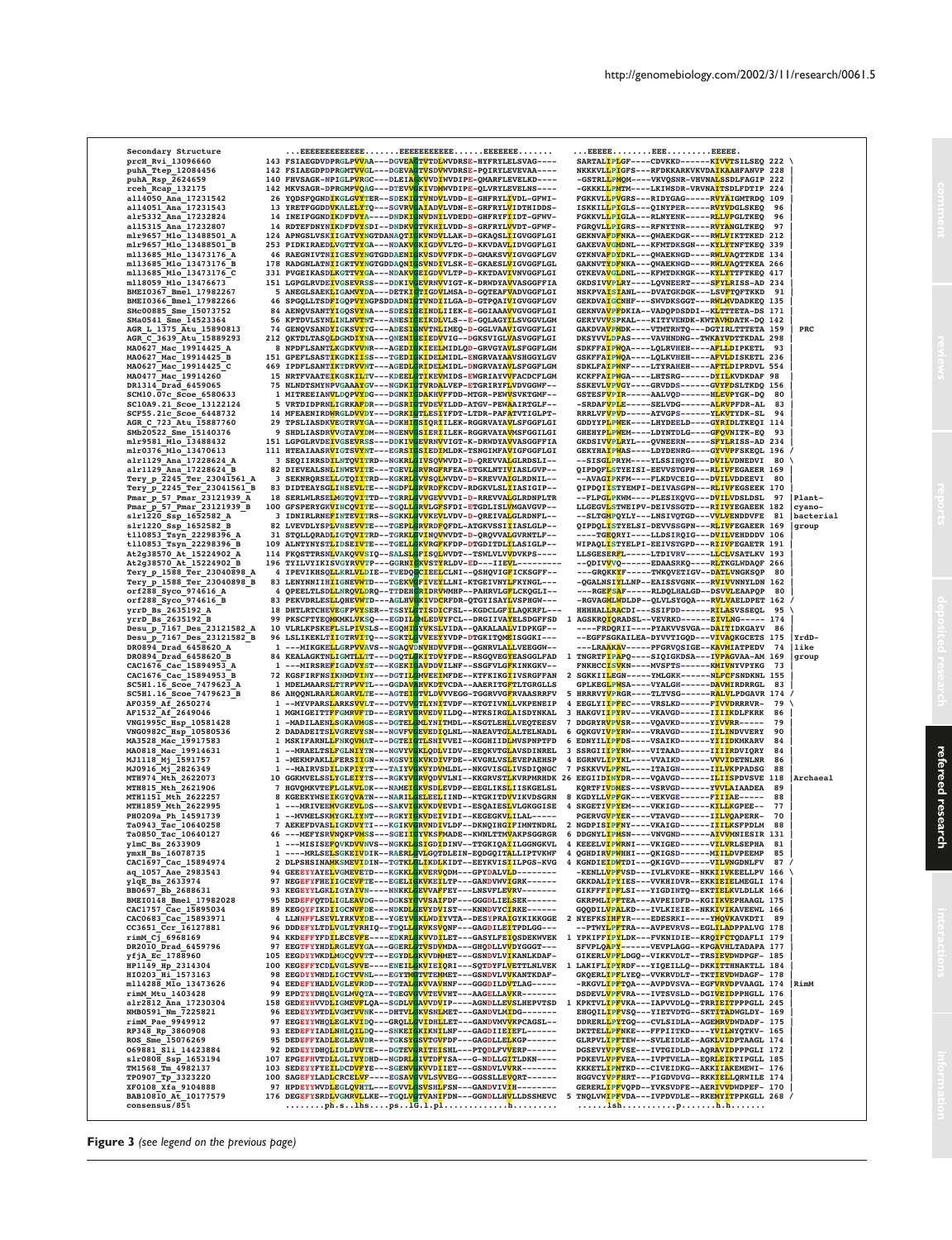version of the domain in non-photosynthetic proteobacteria such as the rhizobia, suggest that a similar mechanism of regulating electron transfers may, perhaps, be used in regulating non-photosynthetic electron-transfer reactions.

Many PRC-barrels, including those of the RimM family, lack the acidic residue typical of those related to the PRC-H subunit and required for redox regulation. The crystal structure shows that the PRC-barrel domain mediates a contact with the amino-terminal cytoplasmic peptide of the PRC-M subunit and also makes contacts with the other structurally less ordered regions of the PRC-H polypeptide [14,15] (Figure 1). This suggests that, in addition to the specific electrostatic regulatory function, the PRC-barrel mediates specific interactions with other molecules through multiple surfaces. These interactions are consistent with the 'foundational role' postulated for the PRC-H protein in the assembly of the reaction center [33]. Such a protein-protein interaction role in the assembly of complexes could be a potential function of the PRC-barrels that do not possess the features suggestive of redox regulation. Given that RimM specifically associates with the 30S ribosomal subunit rather than the fully assembled ribosome, and participates in the maturation of the 16S rRNA [23-25], it is possible that the carboxyterminal PRC-barrel could be used to bind RNA or proteins. An acidic residue at the beginning of strand 3 and a patch of large and acidic residues at the extreme amino terminus of the PRC-barrel that is specific to the RimM proteins are of particular interest in this regard (Figure 3). On the basis of the structure of the PRC-barrel it can be predicted that in RimM these residues are likely to line a cleft that may accommodate a peptide from an interacting protein (Figures 1,3). Other surfaces of the PRC-barrel in the RimM protein could interact with other proteins, or, alternatively, interact with RNA. The original report on the crystal structure of the photosynthetic reaction center suggested that the region corresponding to the PRC-barrel of the PRC-H subunit could bind a small-molecule ligand [14]. While the structure of the PRC-barrels with a central aperture (Figures 1,2) makes this a tempting possibility, currently there is no evidence to support the possibility that these domains bind small-molecule ligands.

### **Evolutionary history and diversification of the PRC-barrels**

The phyletic patterns and relationships of the PRC-barrels have a number of important implications, including some for the evolution of the photosynthetic reaction center in bacteria. Phylogenetic analysis and similarity-based clustering show that these domains essentially form three large and distinct groups (Figure 4) and at least two smaller clusters. The PRC-H subunits and their close relatives from cyanobacteria, non-photosynthetic a-proteobacteria and D. radiodurans form the first of these groups. They are represented in multiple copies in the proteomes of most --proteobacteria. In addition, they are also seen in multiple

copies in the cyanobacterium Anabaena, the actinomycete Streptomyces coelicolor, D. radiodurans and the euryarchaeon Methanosarcina acetivorans. In this group, the PRC-barrel occurs either linked to amino-terminal transmembrane helices or as tandem repeats, with up to three copies, or linked to another  $\alpha$ -helical repetitive domain also found in the Bacillus protein YsnF (Figure 4). Most members of this group contain a negatively charged residue in the loop between strand 2 and 3 (Figure 3) that could be implicated in electrostatic regulatory processes, as in the case of PRC-H proper. The second major group is represented in all the euryarchaeal genomes available to date and is additionally found in a few Gram-positive bacteria. All proteins belonging to this class are the stand-alone minimal version of the PRC-barrel. The third large group of these proteins comprises the RimM orthologs. These are the most prevalent of all the PRC-barrel proteins and are present in a single copy in all bacterial proteomes available to date, and also in plants in the form of a chloroplast-derived version. The RimM proteins have an additional specific amino-terminal  $\beta$ -strand-rich domain with no detectable relationship to other domains.

In addition to these three major groups, there is one small group that has representatives only in the cyanobacteria and plants (Figures 2,4) and appears to contain more distant relatives of the PRC-H-like PRC-barrels. All members of this group contain two copies of the PRC-barrel, and, in most cases, one of these copies contains an acidic residue in the loop between strand 2 and 3 that might be equivalent to the classic PRC-H-like regulatory acidic residue. The presence of a predicted amino-terminal transit peptide in the plant proteins suggests that it probably functions in the chloroplast, and that these proteins may, in part, have a regulatory function analogous to the PRC subunit. The other small group, typified by the Bacillus subtilis protein YrrD, has so far been found only in the actinomycetes, Gram-positive bacteria and D. radiodurans (Figures 3,4). This group is most closely related to the above-discussed plant-cyanobacterial group, and is ultimately a distant relative of the larger PRC-H like group. Most members of this group have duplicate copies of the PRC-barrel domain and typically lack the acidic residue in the loop between strands 2 and 3.

The phyletic pattern of RimM is reminiscent of proteins that for part of the ribosome or participate in RNA metabolism [9]. Likewise, the presence of the euryarchaeal-type solo PRC-barrels in every euryarchaeal genome, despite the metabolic diversity of these euryarchaea, suggests that these proteins probably have a core cellular function. One likely possibility is that they function in RNA metabolism, perhaps as the archaeal equivalents of RimM. In contrast to these two groups of PRC-barrels, the PRC-H-like group and their more distant relatives have a phyletic distribution, mainly limited to bacteria or archaea with large genomes and complex metabolism. This suggests that they were, perhaps, derived later in bacteria evolution from a version involved in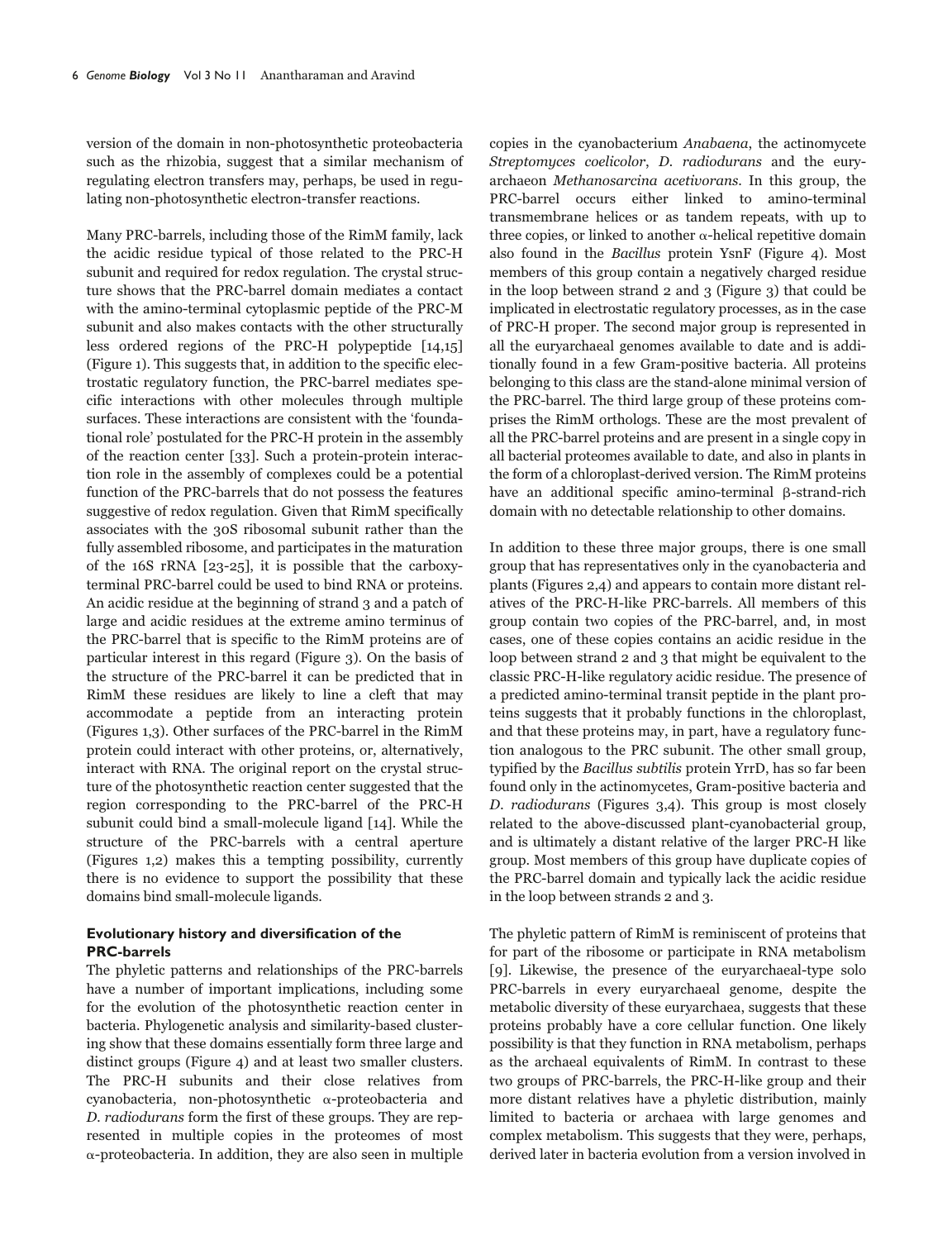

#### **Figure 4**

Phylogenetic relationships of the PRC-barrel-containing proteins along with the domain architectures. The phyletic pattern of each family is shown, along with the number of proteins (if there is more than one). Species abbreviations are as in Figure 3. The RELL bootstrap values for the major branches are shown at their base. The thickness of a given branch is approximately proportional to the number of proteins contained within it. Ysnf, a repeat domain typified by the *Bacillus subtilis* YsnF protein; N-term, the specific amino-terminal domain of the RimM proteins.

RNA metabolism. The extensive presence of multiple copies of the PRC-H-like versions in diverse  $\alpha$ -proteobacteria suggests that this particular form, with the characteristic acidic residue, was derived in their common ancestor. A corollary to this is that these proteins probably functioned, initially, as regulators of electron-transfer chains in non-photosynthetic energy metabolism systems in the ancestral  $\alpha$ -proteobacterium. They were subsequently utilized in the photosynthetic reaction center after a subset of these bacteria acquired photosynthesis. The phylogenetic tree supports a close relationship between some of the cyanobacterial PRC-barrels and the PRC-H proteins of the photosynthetic --proteobacteria (Figure 4). This implies that the cyanobacteria probably acquired these forms of the PRC-barrel through lateral transfer from the purple bacteria and may have incorporated them as regulatory subunits into the organizationally distinct cyanobacterial photosystems [29-31] or into other uncharacterized electron-transfer chains. This is consistent with the previously observed case of horizontal transfer of α-proteobacterial reaction-center genes, including that for PRC-H, into the  $\beta$ -proteobacteria [34].

### **Conclusions**

We show that the carboxy-terminal  $\beta$ -barrel domain of the H subunit of the photosynthetic reaction center defines a novel all- $\beta$ -sheet fold, representatives of which are widespread throughout the prokaryotic world. Homologs of PRC-H, with a conserved acidic residue that has been shown to have a role in regulating electron transfer in the reduction of the secondary quinone of reaction centers, are also found in non-photosynthetic α-proteobacteria, cyanobacteria, *D. radiodurans* and the archaeon M. acetivorans. It appears likely that the PRC-H-like version of the PRC-barrels was first derived in the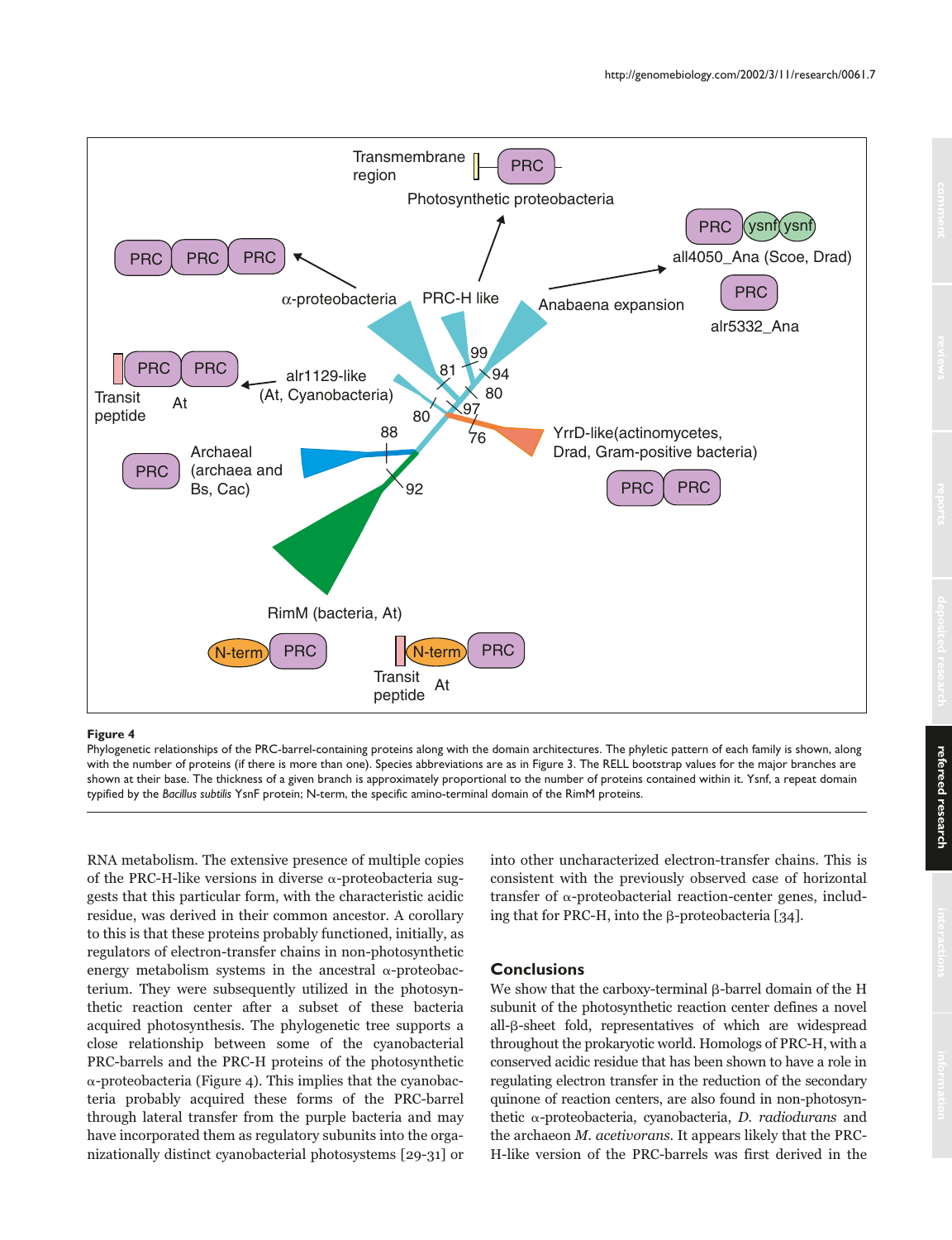ancestral  $\alpha$ -proteobacteria, followed by dissemination into other lineages. Probably, these proteins originally functioned in non-photosynthetic electron-transfer chains and were subsequently incorporated into the photosynthetic apparatus after its emergence in the  $\alpha$ -proteobacteria. In addition, this domain also appears to mediate specific protein-protein interactions. This is likely to be the principal role of versions of this domain present in the pan-bacterial RimM proteins and other proteins widely distributed in bacteria and archaea. A protein comprising only a stand-alone copy of the PRC-barrel is conserved in all the euryarchaeal proteomes available to date, and, by analogy with the RimM protein, is predicted to function in RNA metabolism. It seems possible that PRC-barrels with a sporadic distribution and a regulatory function in energy metabolism or photosynthesis are likely to have been derived from more conserved and ancient versions that were probably involved in RNA metabolism. The identification of this domain may help in the exploration of hitherto unexplored facets of diverse biological processes such as photosynthesis, energy metabolism and RNA metabolism.

#### **Materials and methods**

The non-redundant (NR) database of protein sequences at NCBI was searched using the BLASTP program [21]. Profile searches were conducted using the PSI-BLAST program with either a single sequence or an alignment used as the query, with a profile-inclusion expectation (E) value threshold of  $e = 0.01$ , and were iterated until convergence [21,35]. Before use in PSI-BLAST searches, the PRC domain was evaluated for compositional bias using the SEG program [36]. No such bias that could skew the statistics of sequence relationships in searches of the NR database was detected. Accordingly, to achieve maximum sensitivity, all searches were run with the compositional-bias-based statistics turned off [37]. Multiple alignments were constructed using the T\_Coffee program [38], followed by manual correction based on the PSI-BLAST results.

Structural manipulations were carried out using the Swiss-PDB viewer program [39] and the ribbon diagrams were constructed with MOLSCRIPT [40]. Searches of the PDB database with query structures was conducted using the program DALI [20]. Protein secondary structure was predicted using a multiple alignment as the input for the program PHD [22]. Signal peptides were predicted using SIGNALP [41,42] and the transmembrane regions were predicted using TOPRED [43].

Phylogenetic analysis was carried out using the maximumlikelihood, neighbor-joining and least squares methods [44,45]. Briefly, this involved the construction of a leastsquares tree using the FITCH program or a neighbor-joining tree using the NEIGHBOR program (both from the PHYLIP package) [46], followed by local rearrangement using the Protml program of the Molphy package [42] to arrive at the maximum likelihood (ML) tree. The statistical significance of various nodes of this ML tree was assessed using the relative estimate of logarithmic likelihood bootstrap (Protml RELL-BP) with 10,000 replicates.

## **References**

- 1. Leipe DD, Wolf YI, Koonin EV, Aravind L: **Classification and evolution of P-loop GTPases and related ATPases.** *J Mol Biol* 2002, **317:**41-72.
- 2. Neuwald AF, Aravind L, Spouge JL,Koonin EV: **AAA+: A class of chaperone-like ATPases associated with the assembly, operation, and disassembly of protein complexes.** *Genome Res* 1999, **9:**27-43.
- 3. Lo Conte L, Brenner SE, Hubbard TJ, Chothia C, Murzin AG: **SCOP database in 2002: refinements accommodate structural genomics.** *Nucleic Acids Res* 2002, **30:**264-267.
- Orengo CA, Bray JE, Buchan DW, Harrison A, Lee D, Pearl FM, Sillitoe I, Todd AE, Thornton JM: **The CATH protein family database: a resource for structural and functional annotation of genomes.** *Proteomics* 2002, **2:**11-21.
- 5. Todd AE, Orengo CA, Thornton JM: **Evolution of function in protein superfamilies, from a structural perspective.** *J Mol Biol* 2001, **307:**1113-1143.
- 6. **SCOP: structural classification of proteins** [http://scop.mrclmb.cam.ac.uk/scop/]
- 7. **CATH: protein structure classification**
- [http://www.biochem.ucl.ac.uk/bsm/cath\_new/index.html]
- 8. Koonin EV, Wolf YI, Aravind L: **Protein fold recognition using sequence profiles and its application in structural genomics.** *Adv Protein Chem* 2000, **54:**245-275.
- 9. Anantharaman V, Koonin EV, Aravind L: **Comparative genomics and evolution of proteins involved in RNA metabolism.** *Nucleic Acids Res* 2002, **30:**1427-1464.
- 10. Aravind L, Anantharaman V, Koonin EV: **Monophyly of class I aminoacyl tRNA synthetase, USPA, ETFP, photolyase, and PP-ATPase nucleotide-binding domains: implications for protein evolution in the RNA world.** *Proteins* 2002, **48:**1-14.
- 11. Anantharaman V, Koonin EV, Aravind L: **Regulatory potential, phyletic distribution and evolution of ancient, intracellular small-molecule-binding domains.** *J Mol Biol* 2001, **307:**1271- 1292.
- 12. Agrawal V, Kishan RK: **Functional evolution of two subtly different (similar) folds.** *BMC Struct Biol* 2001, **1:**5.
- 13. Nakagawa A, Nakashima T, Taniguchi M, Hosaka H, Kimura M, Tanaka I: **The three-dimensional structure of the RNAbinding domain of ribosomal protein L2: a protein at the peptidyl transferase center of the ribosome.** *EMBO J* 1999, **18:**1459-1467.
- 14. Deisenhofer J, Michel H: **Nobel lecture. The photosynthetic reaction centre from the purple bacterium** *Rhodopseudomonas viridis***.** *EMBO J* 1989, **8:**2149-2170.
- 15. Allen JP, Feher G, Yeates TO, Rees DC, Deisenhofer J, Michel H, Huber R: **Structural homology of reaction centers from** *Rhodopseudomonas sphaeroides* **and** *Rhodopseudomonas viridis* **as determined by x-ray diffraction.** *Proc Natl Acad Sci USA* 1986, **83:**8589-8593.
- 16. Takahashi E, Wraight CA: **Potentiation of proton transfer function by electrostatic interactions in photosynthetic reaction centers from** *Rhodobacter sphaeroides***: first results from site-directed mutation of the H subunit.** *Proc Natl Acad Sci USA* 1996, **93:**2640-2645.
- 17. Berard J, Gingras G: **The puh structural gene coding for the H subunit of the** *Rhodospirillum rubrum* **photoreaction center.** *Biochem Cell Biol* 1991, **69:**122-131.
- 18. Fathir I, Mori T, Nogi T, Kobayashi M, Miki K, Nozawa T: **Structure of the H subunit of the photosynthetic reaction center from the thermophilic purple sulfur bacterium,** *Thermochromatium tepidum***. Implications for the specific binding of the lipid molecule to the membrane protein complex.** *Eur J Biochem* 2001, **268:**2652-2657.
- 19. Beja O, Suzuki MT, Heidelberg JF, Nelson WC, Preston CM, Hamada T, Eisen JA, Fraser CM, DeLong EF: **Unsuspected diversity**